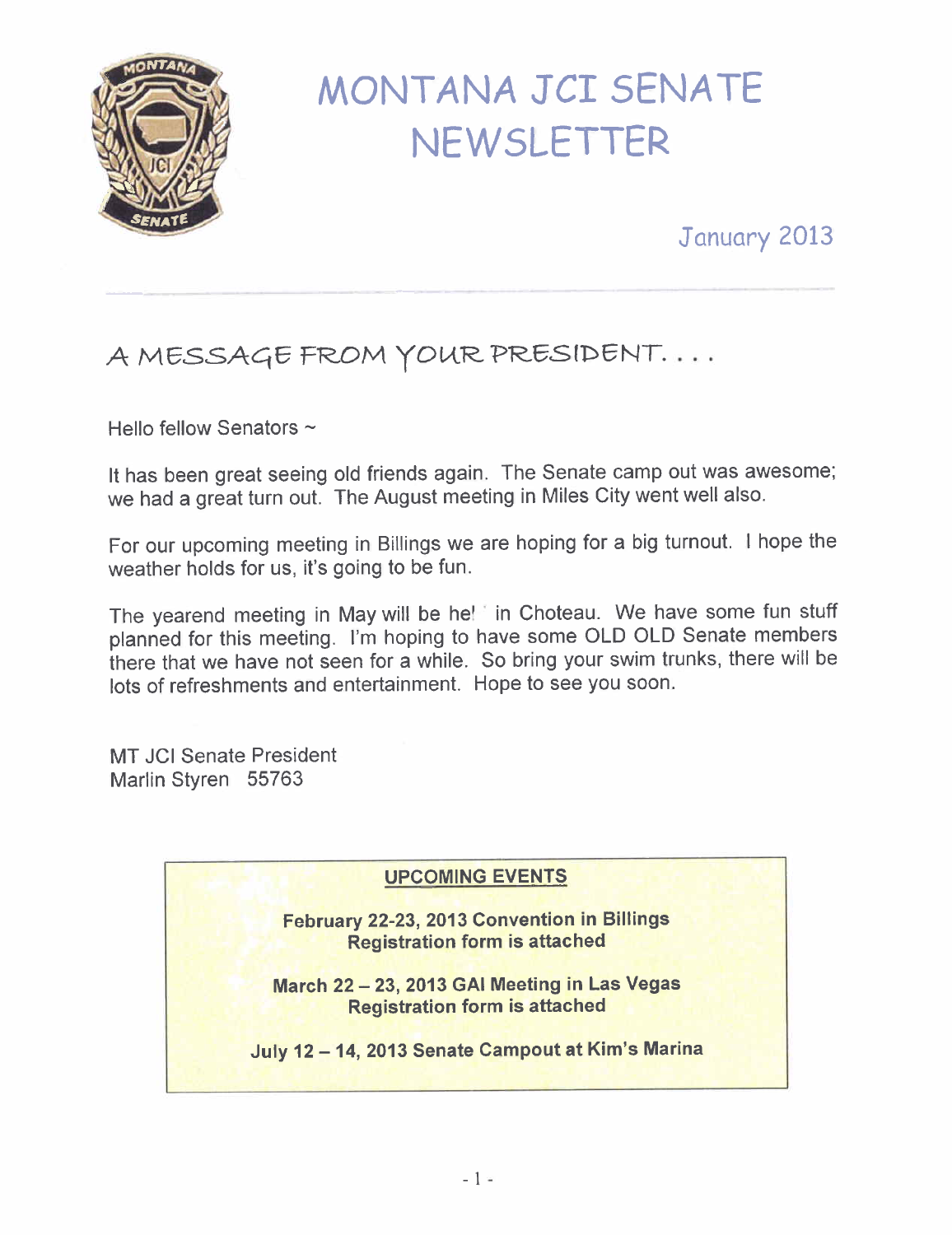A MESSAGE FROM THE 2013 MONTANA IC PRESIDENT ...

Hello MT Jaycee Senate!

I'm really excited to take on 2013 as President of the Montana Jaycees. We are in a great place to start growing and really showing an impact in our local Montana communities. If you haven't had a chance, please take a look at the new layout of the mtiavcees.orq website. I worked with Earl and we came up with a more dynamic look. I've added a photo-bar where I've placed in images of our current Executive team and inspirational quotes from each. This area can also be utilized to showcase upcoming events and other fun facts about the organization.

My theme for this year is: Make Your Own Luck! I believe we can do anything we put our minds to. It's one thing to think about changing something or to criticize others about issues, but it's another to actually stand up and do something about it. I encourage everyone to follow their goals and dreams and start doing something to make them happen, because if you work hard enough, anything is possible.

I look forward to working with you guys during the year and I hope you guys have a great start to yours.

Thanks!

Justin Wutzke President 12013 Montana Jaycees 2823 6th Ave North #23, Billings, MT 59101 406-570-3514 · wutzke@gmail.com

A MESSAGE FROM YOUR NEWSLETTER EDITOR ...

Just a quick note to thank those of you for getting back to me in our effort to go "green". We had excellent response to this and have cut down our mailing of the newsletter considerably. If you have an email address and have not contacted me to receive the newsletter electronically, please drop me a line at mjfiggins7@msn.com.

A MESSAGE FROM YOUR VICE PRESIDENT...

#### WOOHOO!

We have so much to celebrate and look forward to with finishing an amazing 2012 year, the start of 2013 moving the organization forward with thriving, energetic board, we have survived the end of the world and enter into the new world with bright eyes filled with enthusiasm, eagerly awaiting to assist and mentor all the future Jaycees looking to be given the gift of our inspiring organization.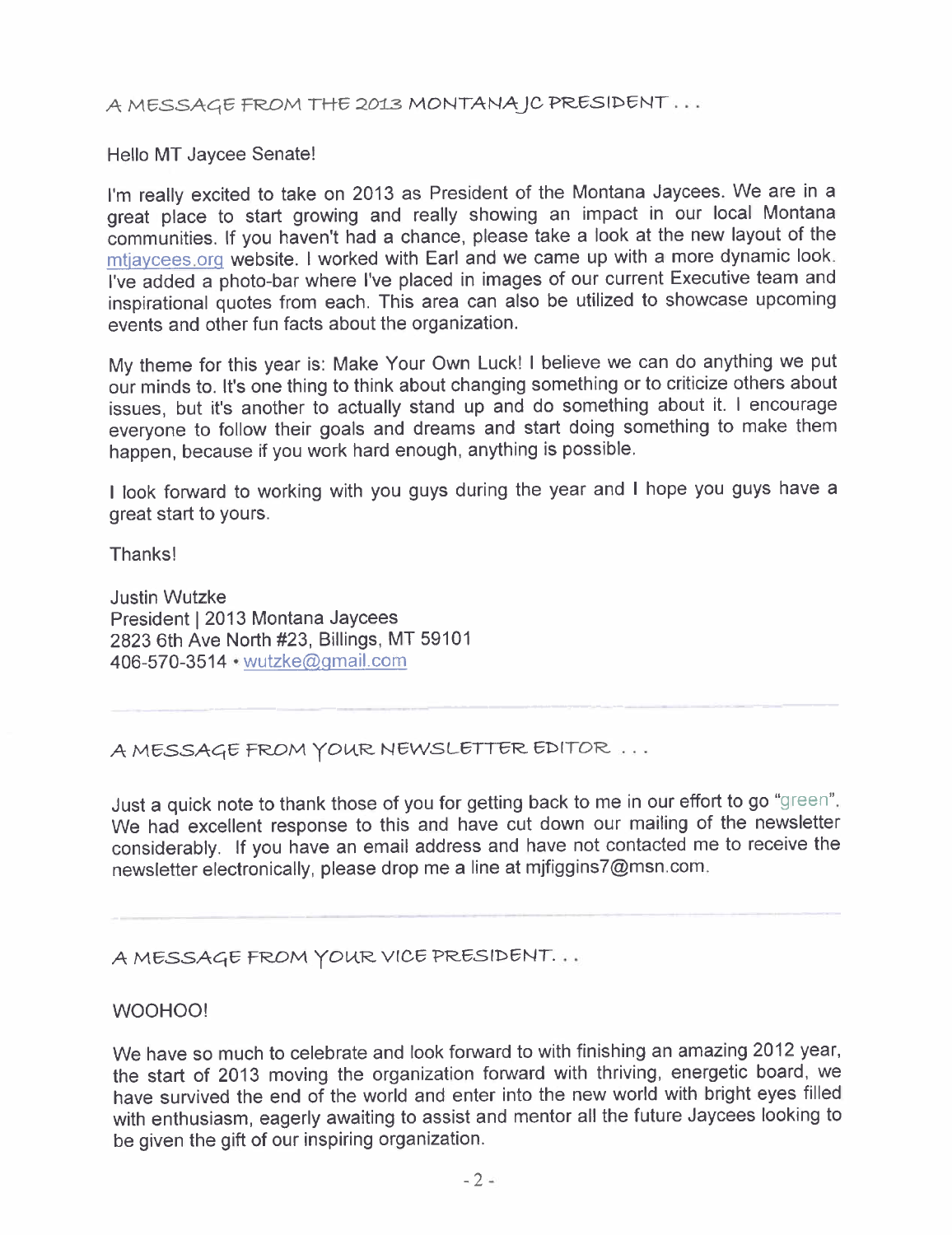I'm not sure if you are aware of all the events coming up - February 22<sup>nd</sup> & 23<sup>rd</sup> will be Year End Convention in Billings at the Best Western Clocktower Inn on 2511 1st Avenue North, Billings, MT I (406) 259-5511. (Make Reservations Prior to January. 15, 2013)

Oh Yeah! Vegas Baby© Montana Jaycees are hosting the Great American Institute meeting in Las Vegas March 22-23, 2013 at the Four Queens Hotel and Casino. Jaycees from the states of Montana, Washington, Oregon, Arizona, Wyoming and Hawaii will be in attendance with special quests 2013 National President Chrystal Ramsay and GAl Chair Caren Glines. Also in attendance will be NVP Chamene Plum, NVP Tara Winkler, USJC Chaplain Stan Fitchman and USJC Chief of Staff Lance Algren. This meeting will be held in conjunction with the Region X JCI Senate meeting and Hawaii Oldtimers Gathering. Registration will cover Friday and Saturday Night Hospitality, Saturday Training/ Meetings and Saturday Banquet.

Montana Jaycees are planning to extend a chapter in Great Falls area and if you have any information or contacts in Great Falls please contact anyone on the state board with the information. You will get credit for recruiting them if you collect the \$25.00 and along with their name, mailing address, phone, email address and date of birth.

We start a new year with opportunity to make our future brighter for all around us, let's make a Jaycee impact in the new world 2013.

Montana JCI Senate Vice President Misty Miner #71183

A MESSAGE FROM YOUR TREASURER. . . .

Hello Montana Senators,

I hope that everyone had a nice holiday filled with friends and family!! We would love to see a good turnout for the year end convention in Billings Feb 22-24. We have a date for Senate Campout at Kim's Marina so mark your calendars for July 12-14.

If you haven't paid your dues or plaque sponsorship for 2012, please do so. I will be sending 2013 invoice out in February. Please remit your payment as soon as possible so I don't have to spend money to send additional invoices. If you are not interested in continuing you sponsorship or membership, please let me know (by email  $DebMacrae@aol.com$  or 406-534-2925).

We have settled in Billings, so please update your address book. 2520 Magnolia Place, Billings, MT 59102. Home 406-534-2925

Best wishes for all of you in 2013!! In Jaycees, Deborah Roberts, MTJCI Treasurer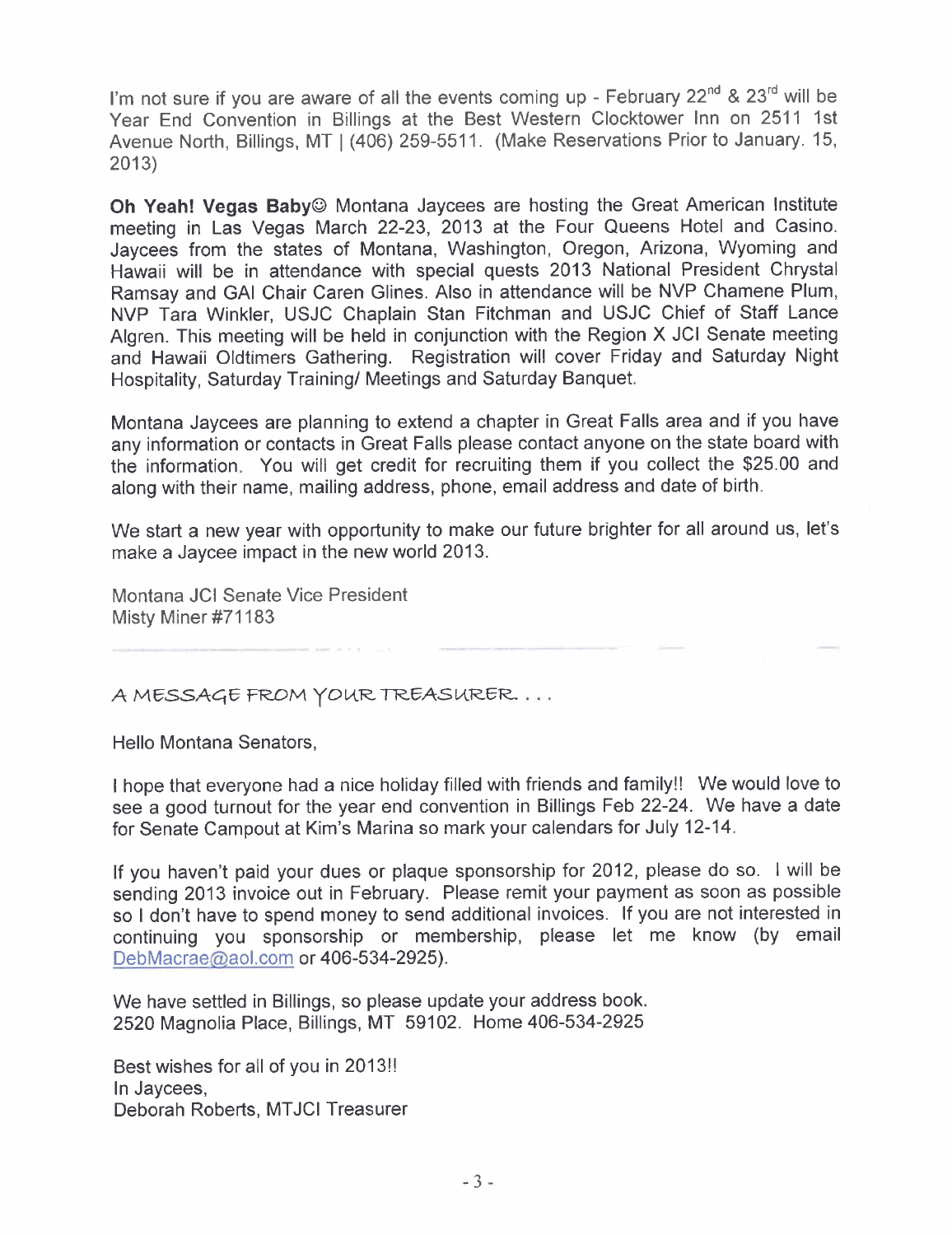**THE BILLINGS** YOUR PRESENCE IS REQUESTED *Jaycees* AT THE BEHEST OF

Dear Ve, Bear V

TO REVEL IN FEAST AND FESTIVAL AT... Che Billings Depot, Che Clocktower Inn & Che Squire Lounge. **I525 BROADWATER AVENUE** 2310 Montana Avenue 2511 Ist Avenue Horth

(TRANSPORTATION WILL BE AVAILABLE TO AND FROM ALL LOCATIONS.)

# 2012 Montana Jaycees Vear-End Convention

### Friday February 22nd, 2013

Saturday, February 23rd, 2013

EXECUTIVE COMMITTEE MEETING | YEAR-END COMPETITIONS Social - Medieval Style

**Business Meeting with 2013 State Officers** LUNCHEON | BANQUET (FORMAL/SEMI-FORMAL)

Registration: EARLY (BY JAHUARY 15, 2013) ALL DELEGATES \$40.00 (\$50.00 LATE REGISTRATION) CHILD \$60.00 (NO LATE REGISTRATION)

# LODGING: Best Clestern Clocktower Inn

25II Ist Avenue Поктн, Billings, MT | (406) 259-55II (MARE RESERVATIONS PRIOR TO JANUARY, 15, 2013)

### NAME : Chapter : Competition



#### LUDGE OTHY \$15 00 CHILD LUICH OILY \$10 00 **ELEBER APPENTUS OF ARY FOOD BURGE**

DINNER ONLY \$25 00

RATES: \$75: 2 FULL BEDS OR I QUEEN

\$85: 2 QUEEN BEDS OR I King (not including taxes, etc.)

#### **OTHER OPTIONS OF** CONVERIENCE:

**DUDE RANCHER LODGE 415 ПОRTH 29TH STREET**  $(406) 259 - 5561$ 

**CROWTHE PLAZA** 27 Повен 27тн Street  $(406)$  252-7400

#### for more information or details, please contact.

Emily Weidinger at 406-698-4695 | emilyweidinger@hotmail.com or email vs at: billingsjaycees@gmail.com EARLY REGISTRATION POSTMARK: ANTUARY 15, 2013. MAIL TO: BILLINGS AYCEES, P.O. BOX 3202, BILLINGS, MT 59103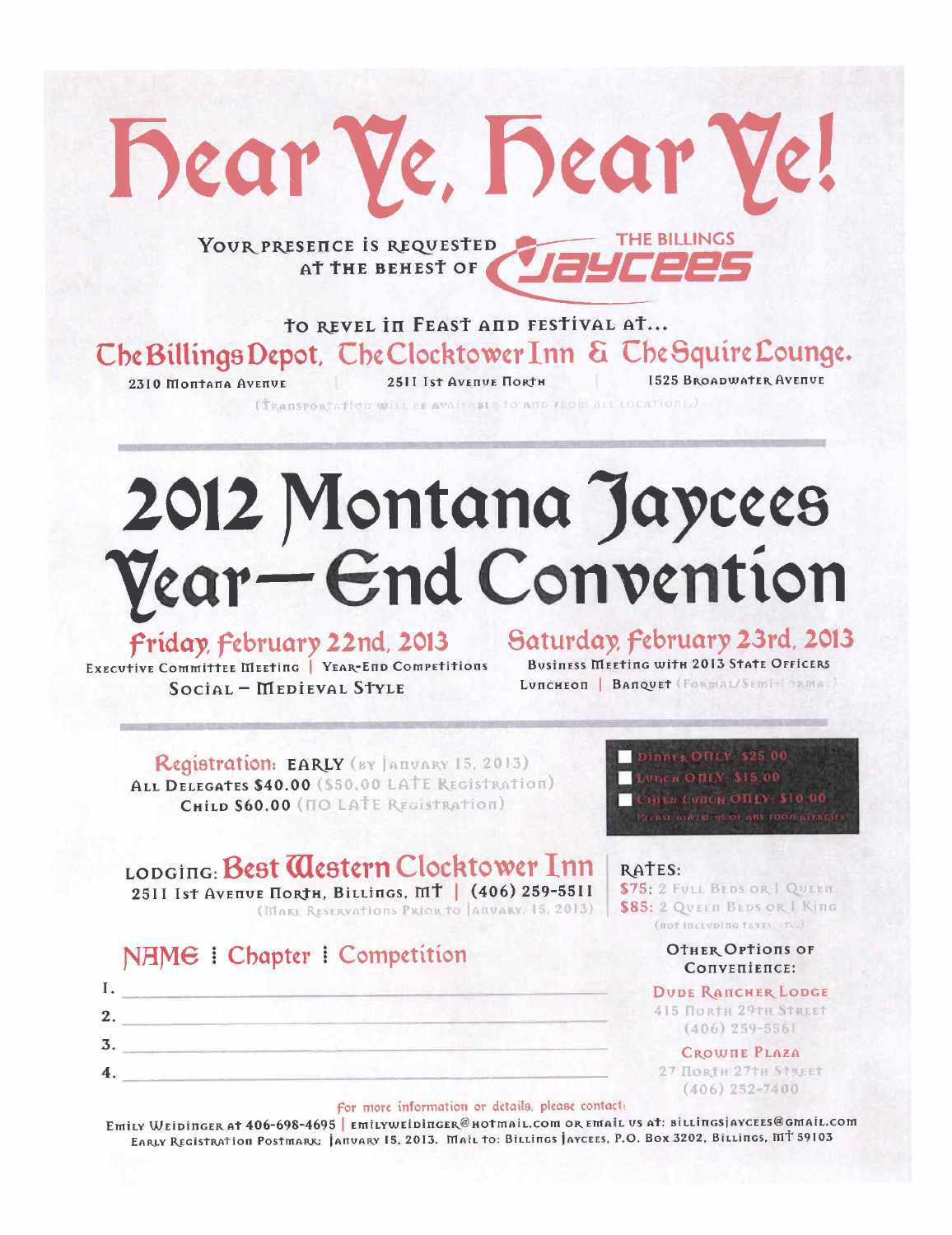## **GREAT AMERICAN INSTITUTE 2013 MEETING**

The Montana Jaycees, along with Region X JCI Senate & Hawaii JCI Senate Oldtimers Are Hosting the

# **Great American Institute** "GAI" Meeting **March 22-23, 2013 Las Vegas, Nevada**

### **Four Queens Hotel & Casino**

202 E. Freemont Street - Call 800-634-6045 Friday & Saturday Rate \$115.00 - - Thursday & Sunday Rate \$45.00 Group Rate: Great American Institute (RESERVE ROOMS BY January 23, 2013) Meetings & Dinner at Four Queens Royal Pavilion, 2nd floor Hospitality Room @ 112 N. 3rd Street

#### **TENTATIVE WEEKEND SCHEDULE**

Arrivals - Golf - Shopping - Vegas Experience (email for more info) **FRIDAY:** 3:00-5:00p.m. Slot Tournament (\$10.00 each - fun games) (RSVP ASAP) 6:00-9:00p.m. Joint Welcome Reception @ Hospitality Room

**SATURDAY:** 8-9:30 Breakfast @ Hospitality Room 10-11:00 am --- Candidate Forum/Showcase 11 am-Noon ---- GAI Meeting Noon-1:30 ---- Lunch on your Own (plan to go as a group to buffet) 1:30 to 5pm ---- GAI Training Session (President Chrystal Ramsay) 6:00pm ---- Dinner w/ Keynote Speaker

Registration: \$65.00 by February 15, 2013. Contact Chamene Plum 406-262-4099 (text/call) for more info. Email: plumjaycees@yahoo.com **Watch for Updates on Facebook: Great American Institute** 



#### **MAIL REGISTRATION AND CHECK TO:**

Montana Jaycees/GAI Registration c/o Chamene Plum 816 7th Street **Havre, MT 59501** 

**GREAT AMERICAN INSTITUTE 2013**